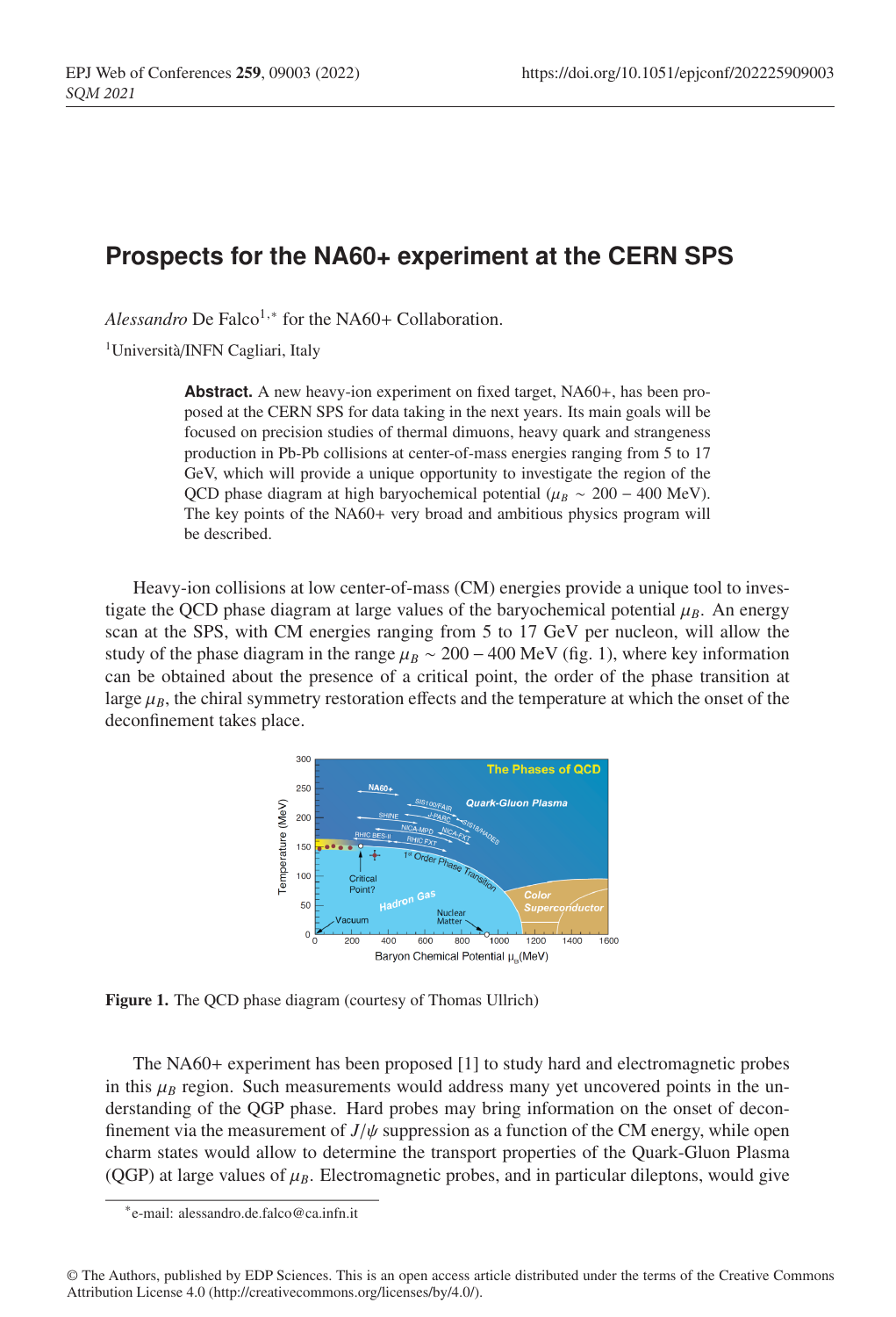

Figure 2. Layout of the proposed NA60+ apparatus in the low energy setup.

insight on the temperature of the system via the measurement of the thermal dimuon mass spectrum, on chiral symmetry restoration effects and on the order of the phase transition [2, 3].

The detector concept of NA60+ inherits the design from its predecessor NA60, and is based on a muon spectrometer coupled with a vertex telescope. Muons are detected by a magnetic spectrometer, composed of a toroidal magnet and four tracking stations, placed after a hadron absorber. A new magnet, which should provide a field  $B \cdot R \sim 0.2 - 0.5$  Tm is being designed and a small-scale prototype has been constructed. The tracking stations will be equipped with about 330 GEM modules, each one measuring  $50 \times 110$  cm<sup>2</sup>, overlapping in both horizontal and vertical coordinates by 10 cm. The GEM module design profits from the experience developed for the CMS muon system and the ALICE TPC upgrades. A trigger system based on two RPC stations is placed after an additional graphite absorber. The width of the front absorber, as well as the position of the tracking stations will be changed depending on the beam energy, such that the detector keeps a good acceptance around midrapidity. The low-energy  $(E_{\text{beam}}/A = 20 - 40 \text{ GeV})$  setup is reported in fig. 2. At high energy,  $E_{beam}/A = 158$  GeV, the muon spectrometer will be moved on rails by 3.3 m and the absorber thickness will be increased to 4.6 m. The presence of the hadron absorber provides the muon identification. However, it introduces a deterioration in the muon momentum resolution, due to multiple scattering and fluctuations in the energy loss. This loss in resolution can be recovered by matching the muons reconstructed in the muon spectrometer with the charged tracks measured in the vertex telescope (VT), both in coordinates and momentum space. The VT can also be used for multiplicity measurements and for the study of hadronic decay channels of charm and strange hadrons, as a stand-alone detector. The VT consists of a dipole magnet and a set of pixel planes for tracking. The choice considered for the magnet is the CERN MEP48 dipole, that provides a field  $B = 1.47$  T and an angular coverage of  $21^0$ . The tracking system will consist of a set of (5 or 10) planes made of four large area Monolithic Active Pixel Sensors (MAPS) obtained by means of the stitching technology. The pixel dimensions are of about  $15 \times 15 \mu m^2$ . The sensor thickness is of the order of 20  $\mu$ m. Moreover, the mechanical supports and cooling are moved to the border. Therefore, the material budget in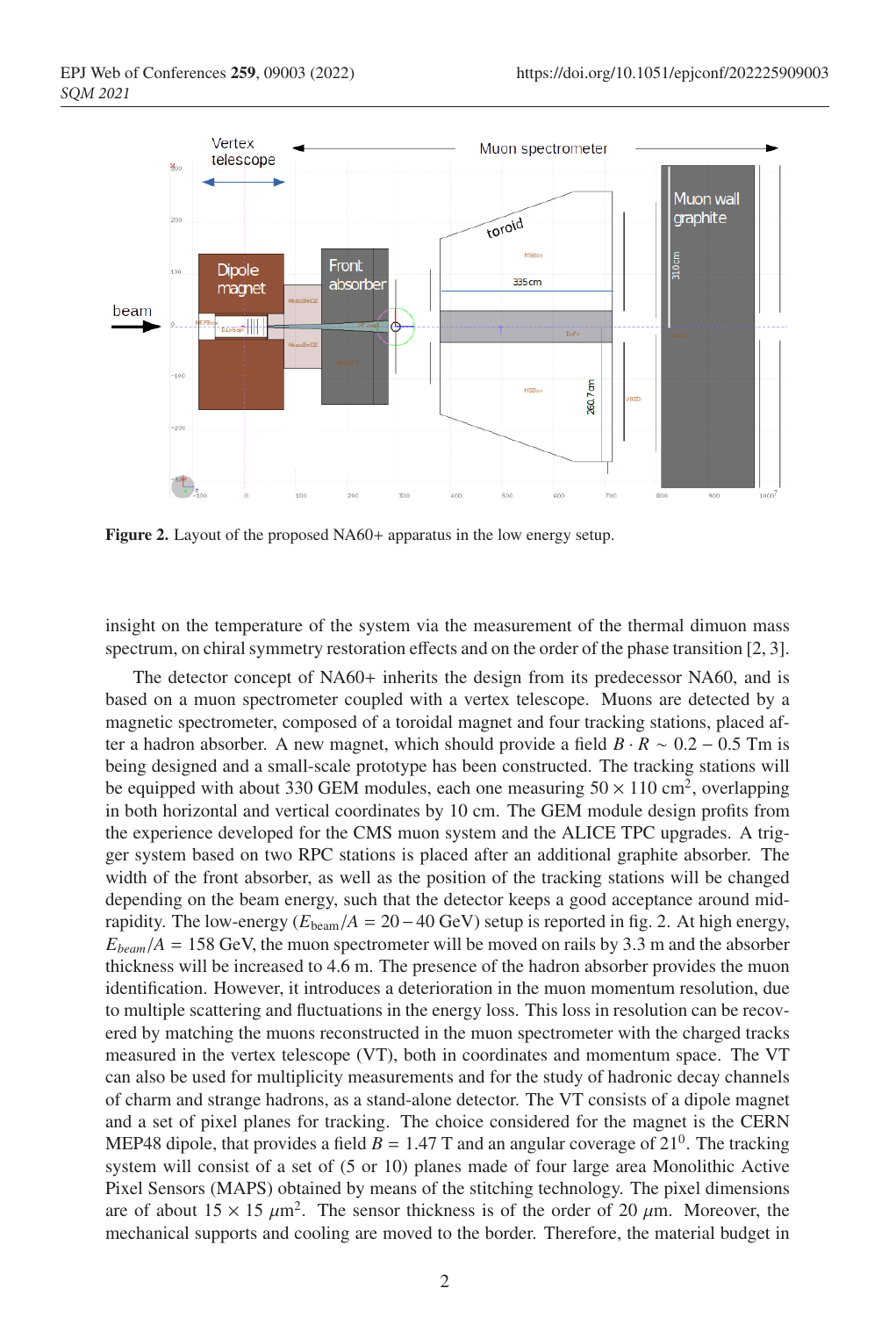

Figure 3. Left: simulated dimuon mass spectrum in central Pb-Pb collisions at *E* = 40 GeV per nucleon. Right: medium temperature evolution vs  $\sqrt{s_{NN}}$  in central Pb-Pb collisions using [2]. Measurements from NA60 [4] and HADES [5].

the sensitive area is very small, lower than  $0.1\%X_0$ , reducing the effect of multiple scattering in the VT. The expected spatial resolution is  $5\mu$ m or better, with a gain of a factor of 2 with respect to the hybrid technology.

A high intensity beam is required for the measurement of hard and electromagnetic probes. The experiment is foreseen to use the H8 beam line at the CERN SPS, which can provide an intensity of  $10^7$  Pb ions per 20 s spill. The interaction rate is thus expected to be one order of magnitude higher with respect to other experiments in the same  $\mu_B$  range. With a typical run time of one month per energy, a very significant statistics can be reached for each of the proposed measurements.

The physics performances of NA60+ were studied performing fast simulations of the signals with semi-analytical tracking based on the Kalman filter, while the simulation of the background was performed with FLUKA. The obtained opposite sign dimuon mass spectrum is shown in the left panel of fig. 3. The mass resolution for  $M = M_{\omega}$  is ~ 7 MeV/ $c^2$ , about one third of the NA60 resolution at the same mass. Besides the signal, composed of muon pairs, two sources of background are visible: the combinatorial background and the fake matches contribution. The former is due to uncorrelated pairs of muons mainly originated from pion and kaon decays. The latter is due to incorrect matches between muons reconstructed in the muon spectrometer and tracks reconstructed in the vertex telescope. Both contributions can be evaluated using event mixing techniques and subtracted to the opposite sign mass spectrum. The signal mass spectrum resulting after background subtraction is dominated by the hadronic cocktail for  $M < 1.5$  GeV/ $c^2$ . In this region, a precision measurement of the  $\rho$ spectral function can be performed, complementing the NA60 measurement in In-In at top SPS energy with results at lower energy. In the region  $1 < M < 1.5$  GeV/ $c^2$ , a dimuon enhancement due to the chiral mixing between the  $\rho$  and its chiral partner  $a_1$  via  $4\pi$  states can be observed [3]. For  $M > 2$  GeV/ $c^2$ , after subtracting the Drell-Yan and open charm contributions, the mass spectrum is dominated by thermal dimuons, that can be fitted to a thermal distribution of the form  $dN/dM \propto M^{-3/2} \exp(-M/T_S)$ . The parameter  $T_S$  represents a space-time average of the thermal temperature over the fireball evolution and can be deter